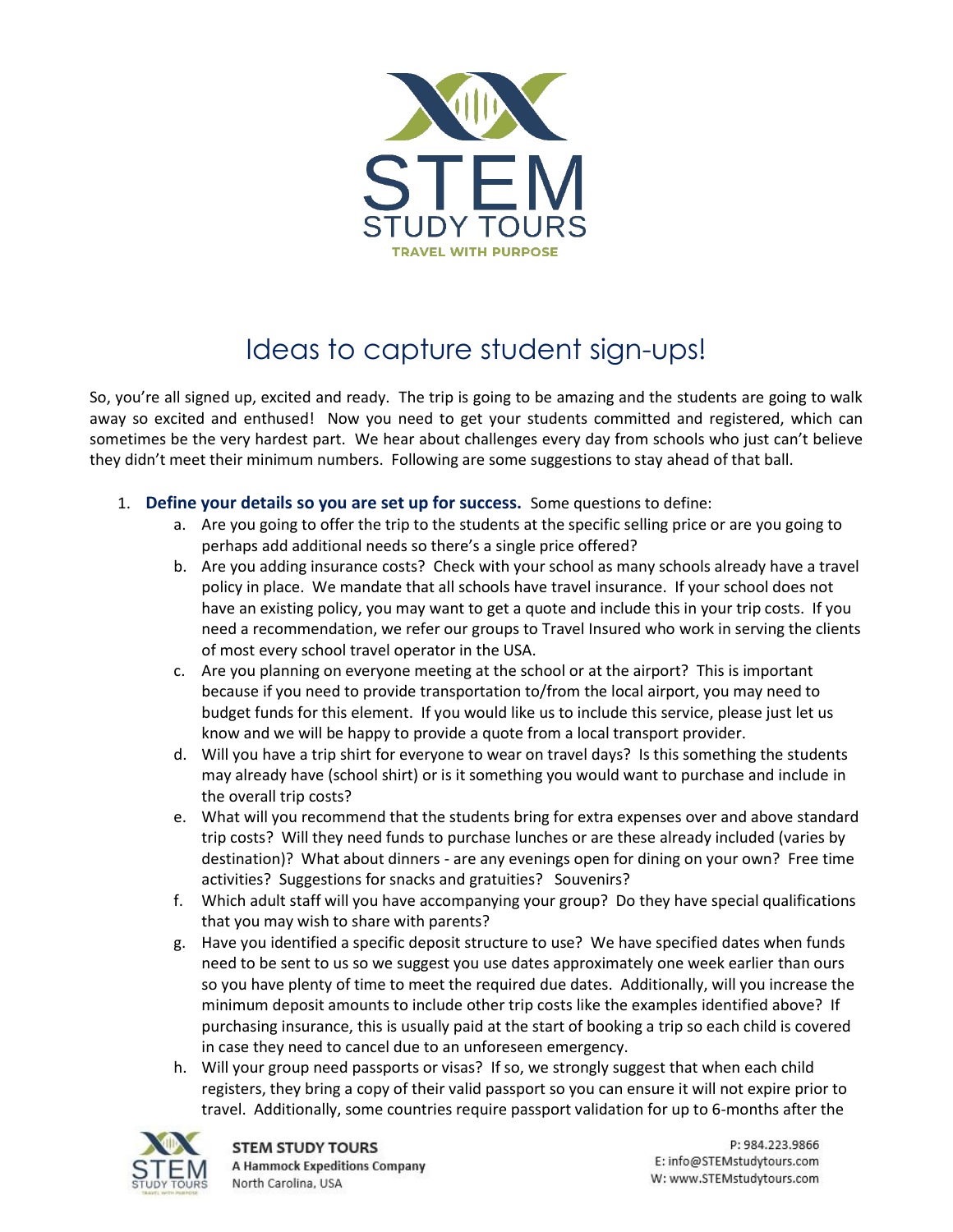published travel dates. Are you up to speed with specific requirements? The best place to check for passport and visa requirements is with the US Department of State, [International](https://travel.state.gov/content/travel/en/international-travel.html)  [Travel.](https://travel.state.gov/content/travel/en/international-travel.html) The costs for passports or visas are all born by the individual students and their families but its always best to have basic information available if asked.

- i. If traveling internationally, you will want to explore a credible overview of the destination to discern any travel facts which may be important to you and your group. The place to investigate this is on th[e World Factbook](https://www.cia.gov/library/publications/the-world-factbook/docs/profileguide.html) published by the Central Intelligence Agency.
- j. If traveling internationally, it is always recommended that you understand possible medical concerns and be alert to any advised vaccinations or other considerations. The best place to review this is on the CDC['s website](https://wwwnc.cdc.gov/travel) (Centers for Disease Control & Prevention).
- k. What date have you established as a cut-off date for singing up and what will your process be for registration? As stated above, we very strongly recommend that pupils bring a photocopy of their valid passport when registering so you can ensure they have needed documents and also, that they will have validity for the time of travel.
- l. Have you prepared a sample packing list? Ask us if you have any questions, we're happy to provide recommendations.
- 2. **Get prepared.** What are you going to give each student when they ask for information? We suggest a 1-page (front and back) overview of the trip showing what's included and what's not included, and all other details you feel you want to share. Add final trip costs, how to register and whom to send money to, the contact details for the person responsible, deposit amounts and dates, insurance information and other details. Have it ready to go for each child that shows interest.
- 3. **Families?** Are you going to allow families to participate? If so, you'll want to have a plan in case asked. Most schools that bring families have them sleep in separate rooming than the pupils (so students don't sleep in family rooms). Most adults will sleep double occupancy whereas students sleep quad occupancy so rates will generally be higher for parents/families as there are fewer people to split the room costs amongst. They're always welcome though and every person that books helps to bring down the student rates. Let us know what you need. Sometimes this is a great way to bring more people on the trip and keep student costs in check.
- 4. **Posters!** Once you are ready to advertise the trip to your pupils, we will send you a generic poster, electronically, to use for advertising. Simply print copies off at a local print shop, or perhaps your school might have its own print shop. Add any details you may want to include that will help get the students tuned in and excited. Great places to post these may include the school cafeteria, any bulletin board area frequently used by pupils, your department wing, and more.
- 5. **Your Launch Letter.** Prepare and distribute a Launch Letter to give to your students and ask them to share it with their parents. Launch letters should include full trip details (bullet 2 above), but most importantly, write a personal note explaining what the students will gain from the experience. Will it help them in career choice? Will it help them by exposing them to different educational aspects? Cultural aspects? If traveling to a space week in Texas, will it empower students to perhaps explore NASA career opportunities? If traveling to Mexico, will they gain their scuba diving certification to study marine biology in the future? If traveling to Florida, will they be studying forensics at one of the top facilities in the USA? Might a trip to Italy open the door for pursuing future international studies? Help the parents to understand how important this trip is going to be and the potential impact to their child. Travel truly changes lives.
- 6. **Student Teams.** We all know how important it is to get students involved from the start. By getting them involved, they feel more motivated to make sure the event will be a roaring success and can take



P: 984.223.9866 E: info@STEMstudytours.com W: www.STEMstudytours.com